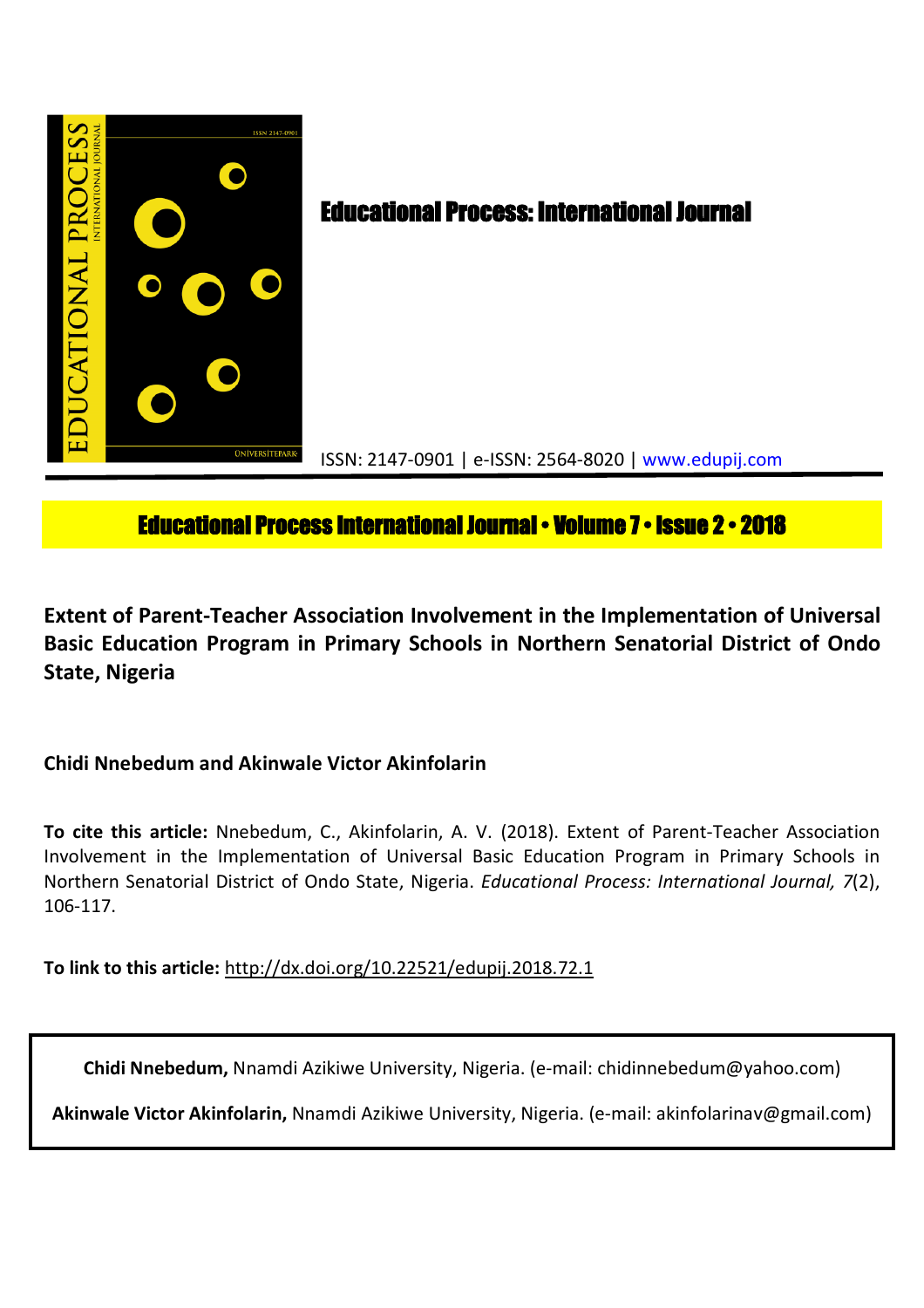# **Extent of Parent-Teacher Association Involvement in the Implementation of Universal Basic Education Program in Primary Schools in Northern Senatorial District of Ondo State, Nigeria**

CHIDI NNEBEDUM and AKINWALE VICTOR AKINFOLARIN

## **Abstract**

Pupil' absenteeism and lateness to school, dilapidated and shortage of relevant facilities in primary schools in the Northern Senatorial District of Ondo State seems to suggest lapses in parent-teacher association involvement in school affairs. This prompted the researchers to ascertain the extent of parent-teacher association (PTA) involvement in the implementation of universal basic education program in primary schools in the Northern Senatorial District of Ondo State. Three research questions guided the study and three null hypotheses were tested. The descriptive survey research design was adopted for the study. The population of the study was comprised of all 250 head teachers and all PTA members at all 250 primary schools in the Northern Senatorial District. Multiple stage sampling technique was used to sample 205 respondents made up of 75 head teachers and 130 PTA members. The researchers developed an instrument titled "Parent-Teacher Association Involvement in School Questionnaire (PTAISQ)" which was used for data collection. The instrument was validated by three experts. The reliability of the instrument was ascertained using Cronbach alpha and it yielded an overall reliability coefficient value of .76. Mean and standard deviation were used to answer the research questions, while *t*-test was used to test the null hypotheses at .05 level of significance. The findings of the study revealed among others that the extent of PTA involvement in maintenance of facilities in the implementation of universal basic education program in primary schools in the Northern Senatorial District of Ondo State was high. Based on the findings, recommendations were made and conclusions were drawn.

**Keywords:** community, parent-teacher association, school facilities, discipline, universal basic education program.

**Example:** DOI: 10.22521/edupij.2018.72.1

EDUPIJ • ISSN 2147-0901 • e-ISSN 2564-8020 Copyright © 2018 by ÜNİVERSİTEPARK

………………………………………........….....………………………………...……………

edupij.com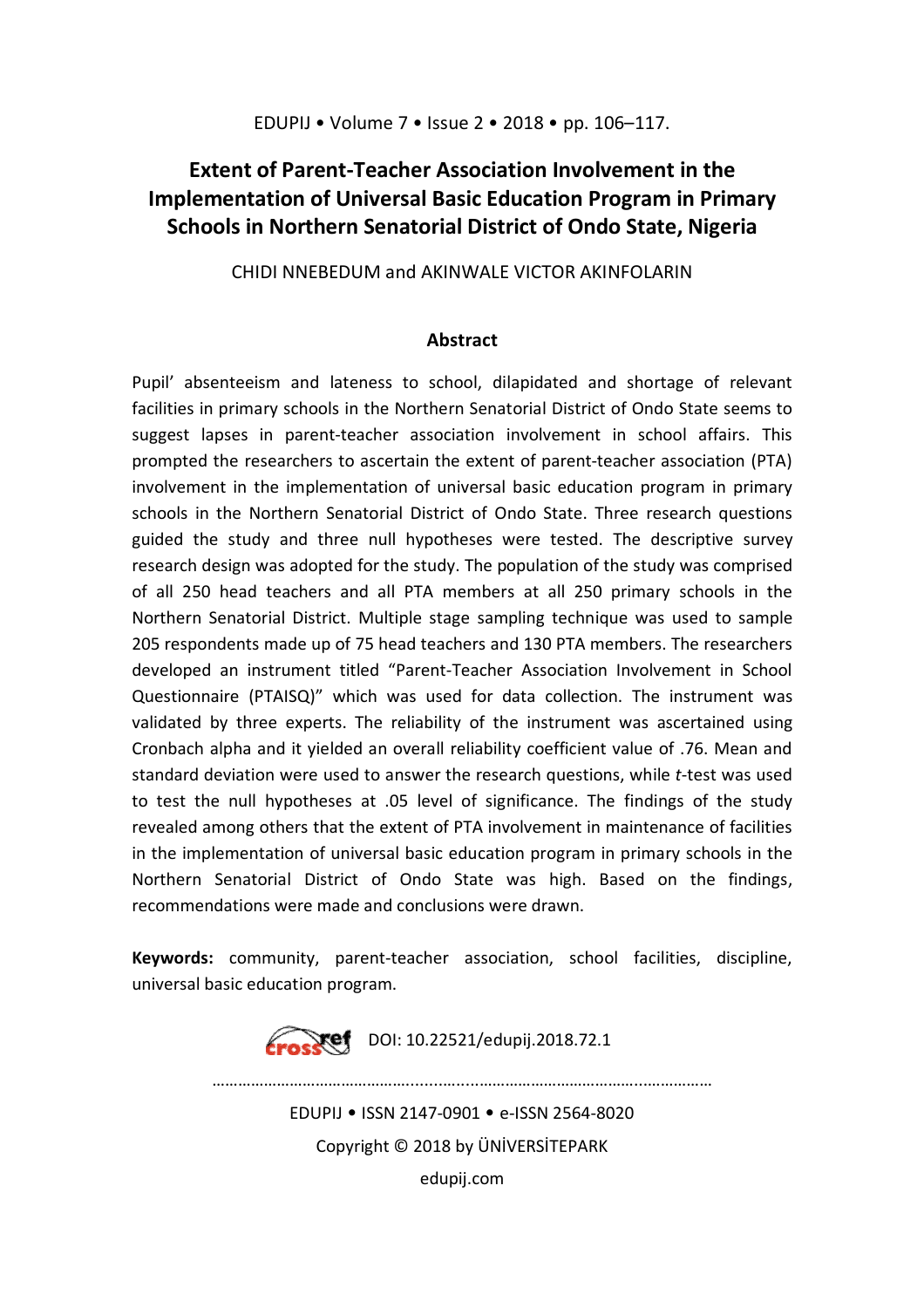#### **Introduction**

Every society desires to see a drastic reduction of illiteracy level through a functional education system. The primary level of education is essential in developing the ability to read, write and compute numerous figures. It also lays the basic foundation for other levels of education. Arguing along the same lines, Asodike and Ikpitibo (2013) stressed that in order to qualify for other levels of education, one must first pass through primary school, as such it is an institution upon which all other levels of education and educational achievement are built. Furthermore, Asodike and Ikpitibo pointed out that it provides young learners with the fundamentals of reading, writing, skill acquisition, information and attitudes necessary for proper adjustment into the society.

The recognition of the importance of primary education has led to several conferences all over the world advocating for free education especially at the basic level. In compliance with the recommendation of the World Conference on Education held in Jomtien, Thailand, in 1991 for Education for all (EFA), Nigeria launched the Universal Basic Education (UBE) in September 1999 (Olaleye & Babatope, 2013). The UBE program was an education reform program of the Federal Government of Nigeria introduced to serve as a catalyst for achieving free, compulsory and universal nine years of education for all school-age children, irrespective of their socioeconomic circumstance.

The introduction of the UBE program seems to have led to an enrolment explosion as well as multiplicity of educational programs which appears to make the provision of primary education more capital intensive. This seems to suggest the reason behind the Federal Government of Nigeria's continuous clarion calls for collaborative partnership in providing education for her citizenry (Federal Republic of Nigeria, 2013). The National Policy on Education (Federal Republic of Nigeria, 2013) recognized the importance of community in school management when it stated that local people, and particularly the parents, will be encouraged to participate in school management.

Schools may not successfully exist in isolation, but in cooperation with the community in which it is located. Most scholars defined community in terms of specific geographic locality, while others define it as people with common ideology. Eleberi, Mbadiwe-Woko, and Owede (2014) defined community as a geographical area occupied by a group of people who share common sociocultural ties and possess a common means of ensuring their continued existence. In the view of Modebelu (2014), community is a group of people located within defined boundaries and closely related to one another by sociocultural, socioeconomic, socioreligious, sociopolitical, sociogeographical, sociotechnical, socio-occupational ties which usually provide a cohesiveness adequate to build a history and identity. Community is a group of people with common values, ideology and beliefs occupying a defined geographical location. In the school system, community that exists within institutions such as Parent-Teachers Association (PTA) provide a full range of support and services necessary to enhance the attainment of the goals and objectives of the primary school(s) in their locality.

A PTA is a formal body made up of parents whose children are officially registered as pupils in the school, together with the teachers (Mutinda, 2013). The PTA provides a link through which parents and the rest of the community assumes partnership responsibilities in order to participate in the education of their children (Eziuzo & Enueme, 2013). The PTA is a platform that provides the opportunity for parents and teachers to deliberate on ways of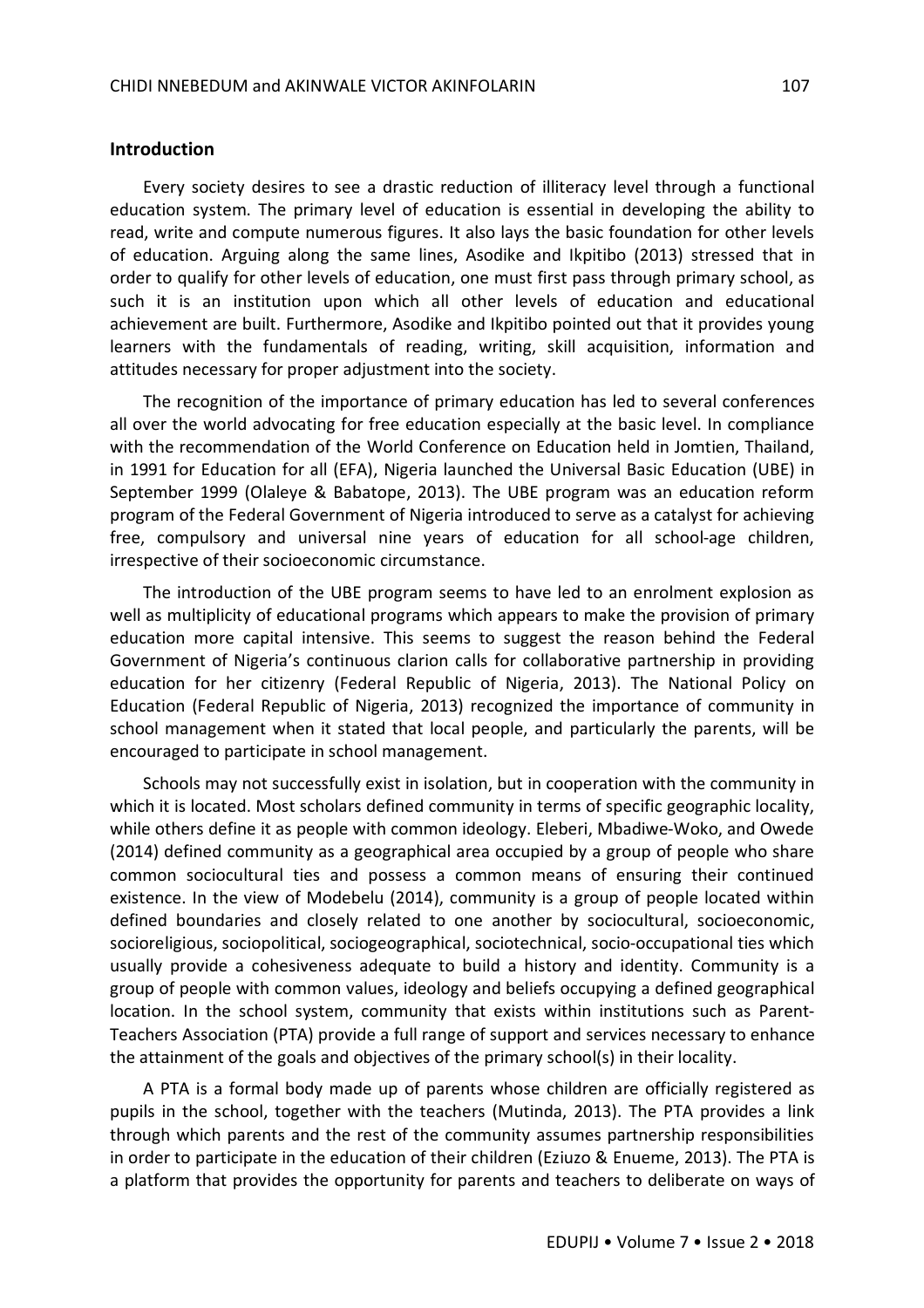improving the quality of education rendered in the school. The PTA is a crucial school community agency found in primary schools in many States of Nigeria, including Ondo State. The PTA serves as a communication link to parents on school affairs such as management of the school plant, fund raising, maintenance of discipline, and organizing extra-curriculum activities among others. Arguing along the same lines, Akpan (2014) pointed out that PTAs are expected to contribute to the provision and management of school facilities, raise funds for development projects, assist in maintaining discipline in schools and attending school meetings.

From the description given, it can be understood that PTAs serve as a vehicle for promoting community participation in the provision of facilities in primary schools in Ondo State. Akinfolarin and Ehinola (2014) suggested that institutional facilities should continue to be provided to facilitate effective teaching and delivery of knowledge as it improves academic performance. PTAs are expected to contribute in the equipping of libraries with books, provision of office equipment and stationary and the provision of other school facilities (Eziuzo & Enueme, 2013), including for example, the provision of information and communication technology facilities, instructional material, sports facilities, sanitary facilities, the construction of classroom blocks, and the provision of furniture such as tables, chairs and boards. PTA provision of school facilities play pivotal roles in the attainment of school goals and objectives by satisfying the social, physical and psychological needs of staff and pupils in the school.

It is essential that PTAs also enhance the maintenance of facilities in order to keep them in an operational state. Facilities maintenance is the systematic and regular repair, replacement and servicing of school facilities in order to keep them in a functional state. Regular inspection of school facilities, constituting a committee for the management of school facilities, innovating school buildings, replacing damaged facilities among others are essential practices in facilities maintenance. As parents pay visits to the school, they may also observe areas which need attention such as school building repairs and the replacement of damaged teaching-learning facilities (Ejeh, Okenjom, Chizi-Woko, & Agbo, 2016). PTA's maintenance of school facilities keeps them in a functional state and this creates a conducive teaching and learning environment.

Discipline is the act of behaving in accordance with values, beliefs, rules and the code of conduct of society or the school. Maintenance of discipline creates an orderly environment for an effective teaching and learning process. Parents are the closest people to their wards and therefore have better understanding of students' behaviors and needs (Akpan, 2014). They spend more time with their children, and as such are able to informally notice any behavioral changes. Parents and schools need to draw up and agree on strategies that contain clear expectations from learners towards attaining acceptable behaviors (Sekiwa & Naluwemba, 2014). One of the ways to map out these strategies is through parents' involvement in the formulation of a code of conduct in the school. Sekiwa and Naluwemba stated that the aim of the code of conduct should be to set standards for morals and behaviors, to promote self-discipline and constructive learning based on mutual respect and tolerance. PTAs need to exhibit some certain positive disciplinary measures, which Alder and Dreikurs (2012) indicated, that focus on supportive behaviors such as mutual respects, effective communication, collegial planning, standards setting, addressing the causes of misbehavior, and constantly assessing the implementation of discipline. Other disciplinary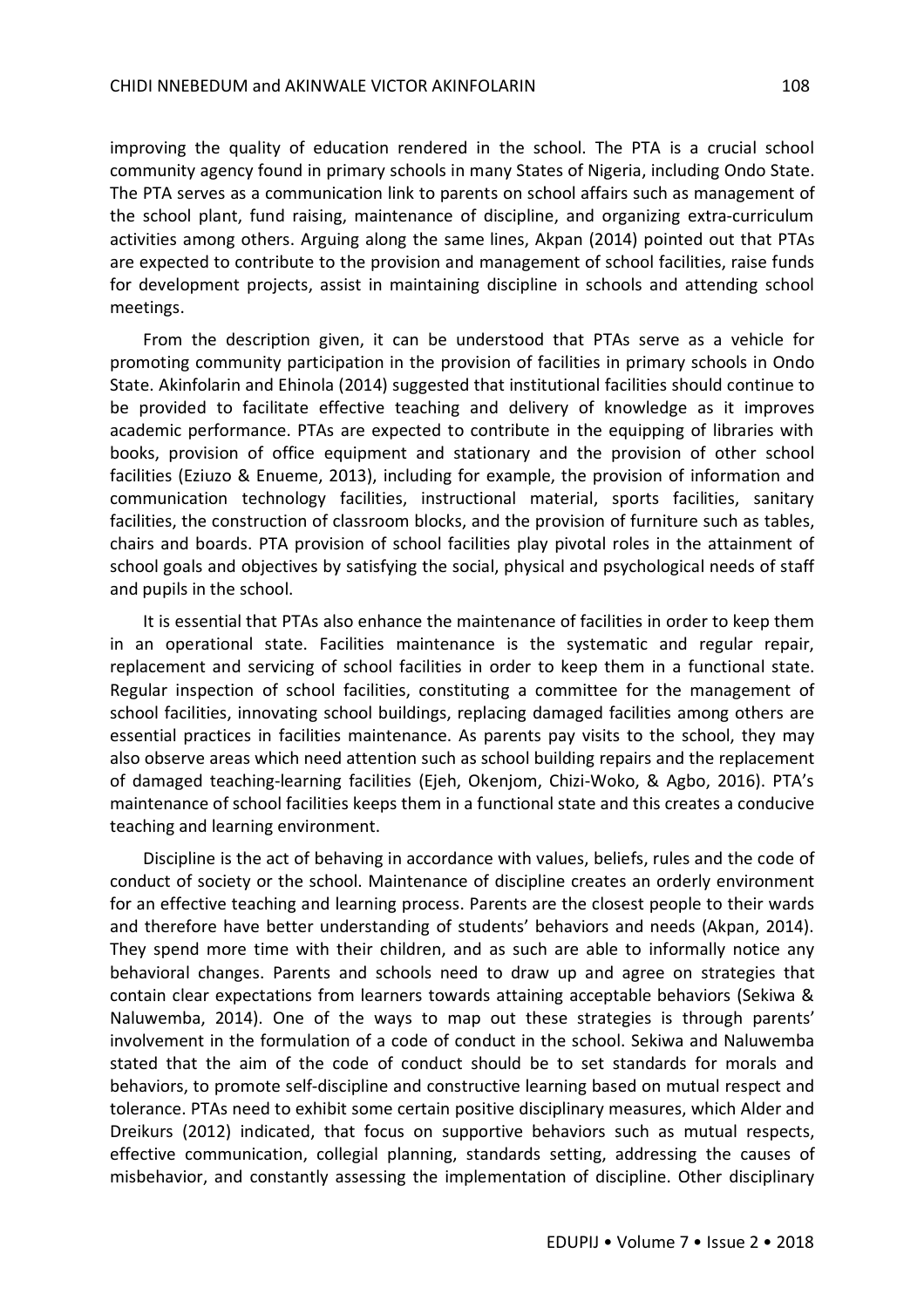practices that could be adopted by parents in controlling the pupils' behavior include oral warnings, guidance and counseling, denial of privileges, punishment, and the exhibition of upright behavior among others. PTA involvement in the promotion of discipline creates an atmosphere of trust and respect which promote pupil participation in extra-curricular activities.

Given this background, it could be maintained that PTA involvement in school administration could enhance the provision and maintenance of school facilities and discipline in order to enhance the attainment of the objectives of UBE programs. PTA involvement in school administration has become a source of concern to many education stakeholders. Pupils' lateness to school and absenteeism, depilated school plant and shortage of relevant facilities in primary schools in the Northern Senatorial District of Ondo State raise questions as to the active involvement of PTAs in the school administration. This prompted the researchers' intention to undertake the current study.

Introduction of the UBE program seems to have led to a pupil enrolment explosion as well as multiplicity of educational programs, which therefore appears to make the provision of primary education more capital intensive. This has called for community involvement in the provision and maintenance of facilities and the management of discipline among others. Personal observation of the researchers seems to reveal the existence of dilapidated buildings, rough classroom floors, many broken chairs and desks outside the classrooms, and shortages of relevant facilities in the Northern Senatorial District of Ondo State. There also seems to be cases of pupils' lateness, absenteeism and other misconduct in primary schools in the District. The most prevalent of these situations puts into serious doubt the fulfillment of the Federal Government's clarion call for PTA collaboration with primary education school administrations. In light of this, the problem of the current study is to ascertain the extent of PTA involvement in the implementation of the universal basic education program in primary schools in the Northern Senatorial District of Ondo State*.*

The main purpose of the study is to ascertain the extent of PTA involvement in the implementation of the universal basic education program within primary schools in the Northern Senatorial District of Ondo State. Specifically, the study sought to find out:

- PTA involvement in the provision of facilities in the implementation of the universal basic education program in primary schools in the Northern Senatorial District of Ondo State.
- PTA involvement in the maintenance of facilities in the implementation of the universal basic education program in primary schools in the Northern Senatorial District of Ondo State.
- PTA involvement in the maintenance of discipline in the implementation of the universal basic education program in primary schools in the Northern Senatorial District of Ondo State.

The following research questions guided the study:

 What is the extent of PTA involvement in the provision of facilities in the implementation of the universal basic education program in primary schools in the Northern Senatorial District of Ondo State?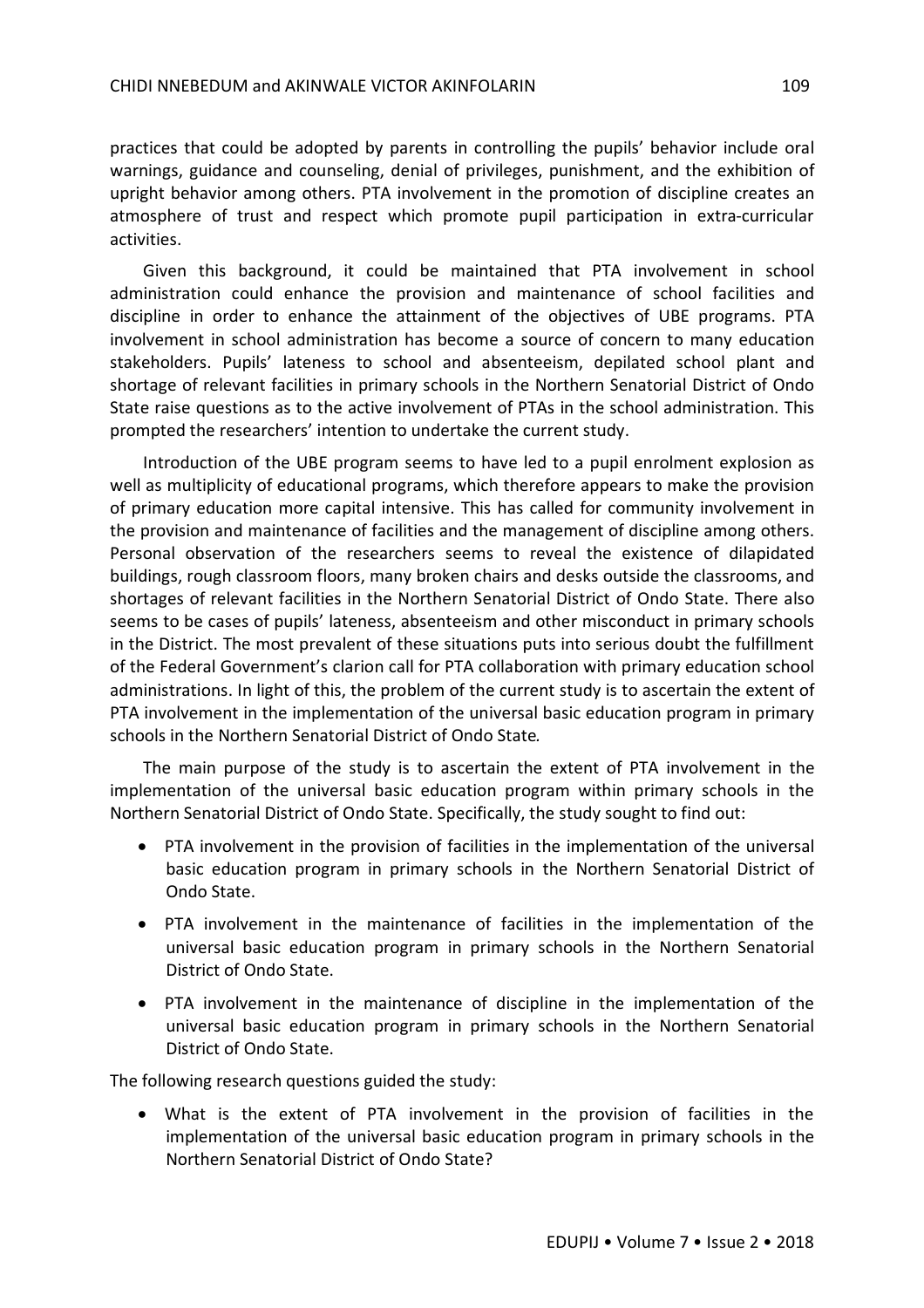- What is the extent of PTA involvement in the maintenance of facilities in the implementation of the universal basic education program in primary schools in the Northern Senatorial District of Ondo State?
- What is the extent of PTA involvement in the maintenance of discipline in the implementation of the universal basic education program in primary schools in the Northern Senatorial District of Ondo State?

The following hypotheses were tested at .05 level of significance:

- There is no significant difference in the mean ratings of head teachers and PTA members in the extent of PTA involvement in the provision of facilities in the implementation of the universal basic education program in primary schools in the Northern Senatorial District of Ondo State.
- There is no significant difference in the mean ratings of head teachers and PTA members in the extent of PTA involvement in the maintenance of facilities in the implementation of the universal basic education program in primary schools in the Northern Senatorial District of Ondo State.
- There is no significant difference in the mean ratings of head teachers and PTA members in the extent of PTA involvement in the maintenance of discipline in the implementation of the universal basic education program in primary schools in the Northern Senatorial District of Ondo State.

# **Methodology**

A descriptive survey design was adopted for the study. The study was carried out in the Northern Senatorial District of Ondo State. The population of the study was comprised of all 250 head teachers and PTA members in all 250 primary schools in the Northern Senatorial District of Ondo State. The Northern Senatorial District has six local government areas (LGAs) namely; Akoko North East, Akoko North West, Akoko South East, Akoko South West, Owo, and Ose. Multiple stage sampling technique was used to sample 205 respondents made up of 75 head teachers and 130 PTA members. Firstly, proportionate stratified sampling technique was used to select 50% of the head teachers in the six LGAs. Secondly, purposive sampling technique was used to sample the PTA chairpersons and vice-chairpersons in each school. The researchers developed the "Parent-Teacher Association Involvement in School Questionnaire (PTAISQ)" instrument which was used for data collection. The PTAISQ was structured in two versions to suit principals and PTA members. The PTAISQ has clusters I, II, and III based on the three areas of PTA involvement in schools: Cluster I contained nine items on PTA involvement in the provision of facilities; Cluster II had six items on PTA involvement in the maintenance of facilities; and, Cluster III had six items on PTA involvement in the maintenance of discipline.

The PTAISQ instrument contains 21 items structured on a four-point, Likert-type rating scale of 4: Very High Extent (VHE), 3: High Extent (HE), 2: Low Extent (LE), and 1: Very Low Extent (VLE). The instrument was validated by three experts, comprising two lecturers from the Department of Educational Management, and one specialist in Measurement and Evaluation; all of who were from the Faculty of Education at Adekunle Ajasin University, Akungba Akoko, Ondo State. The reliability of the instrument was ascertained using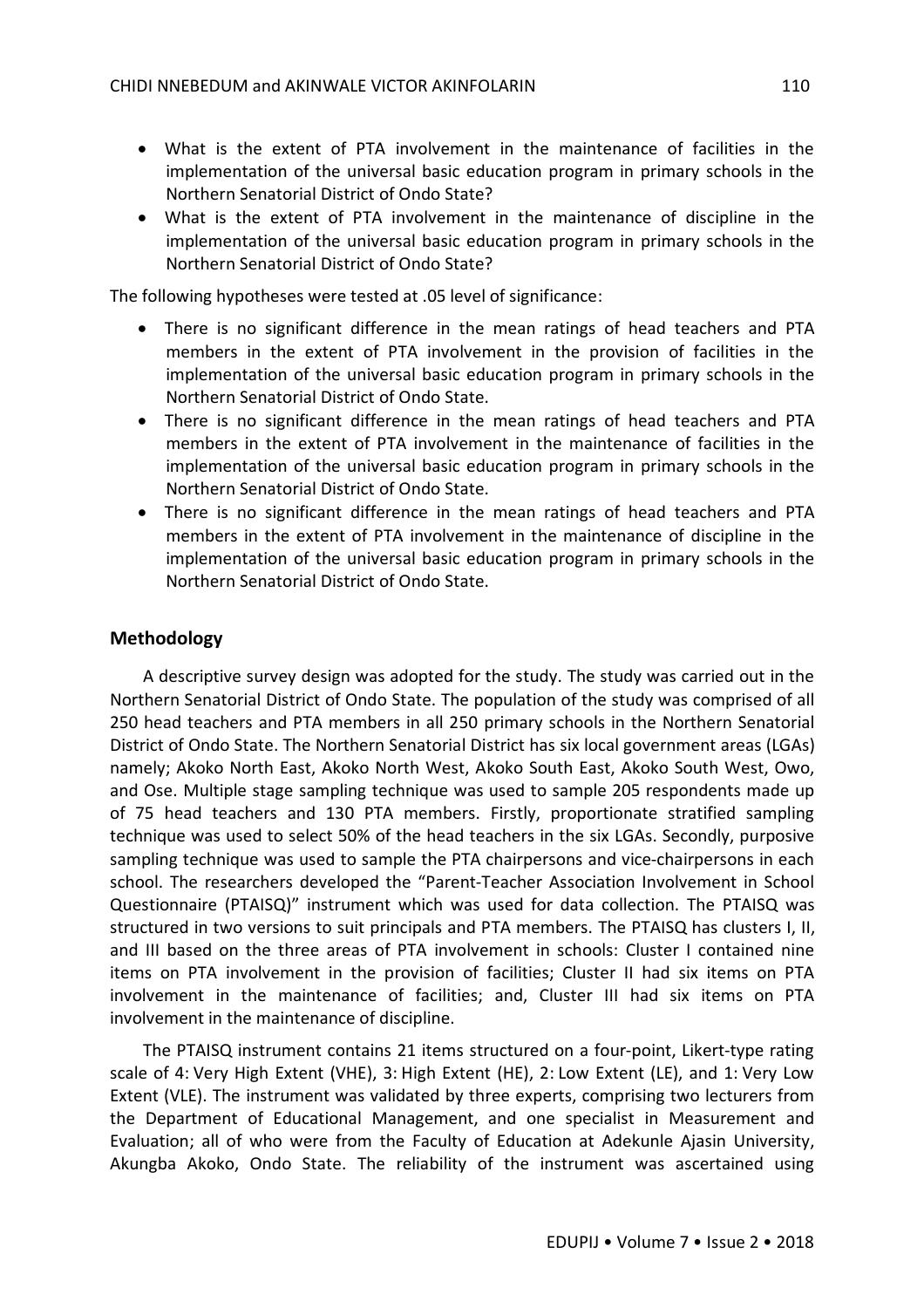Cronbach alpha, which yielded reliability coefficients of .82, .75 and .70 for clusters I, II and III respectively, and an overall coefficient of the instrument of .76.

The researchers, with the help of six research assistants who are primary school teachers in the Northern Senatorial District of the State, collected data for the study. The research assistants were given instructions and orientation on the purpose of the study, and how to distribute, collect and handle the retrieved copies of the questionnaire. This enabled them to have a good knowledge about the study, and to help answer questions and clarifications from the respondents. Out of 205 copies of the questionnaire that were distributed, 197 were successfully retrieved, indicating a 96% return rate.

Mean and standard deviation were used in answering the research questions. The mean rating were categorized as VHE (4.00-3.50), HE (3.49-2.50), LE (2.49-1.50), and VLE (1.49- 0.00). In testing the null hypotheses, *t*-test was employed: if *t*-calculated was equal to or greater than *t*-critical at a .05 level of significance and the degree of freedom, the null hypothesis was rejected, else it was accepted (not rejected).

#### **Results**

*Research Question 1.* What is the extent of PTA involvement in the provision of facilities in the implementation of the universal basic education program in primary schools in the Northern Senatorial District of Ondo State?

| S/             | Items                               |      |      | Head Teachers ( $n = 73$ ) | PTA Members ( $n = 124$ ) |      |          |
|----------------|-------------------------------------|------|------|----------------------------|---------------------------|------|----------|
| N              |                                     | Mean | SD   | Remark                     | Mean                      | SD   | Decision |
| $\mathbf{1}$   | Building classrooms for pupils      | 2.14 | 1.08 | Low                        | 2.20                      | 1.20 | Low      |
|                | to comfortably learn                |      |      | Extent                     |                           |      | Extent   |
| $\overline{2}$ | Purchasing school bus to ease       | 2.23 | 1.23 | Low                        | 2.37                      | 1.11 | Low      |
|                | transportation problem of<br>pupils |      |      | extent                     |                           |      | Extent   |
| 3              | Building administrative blocks      | 2.43 | 1.13 | Low                        | 2.48                      | 1.05 | Low      |
|                | to facilitate the management        |      |      | Extent                     |                           |      | Extent   |
|                | of pupils                           |      |      |                            |                           |      |          |
| 4              | Provision of laboratories           | 2.61 | 1.18 | High                       | 2.53                      | 1.22 | High     |
|                | apparatus for experimental          |      |      | Extent                     |                           |      | Extent   |
|                | classes                             |      |      |                            |                           |      |          |
| 5              | Provision of instructional          | 2.54 | 1.18 | High                       | 2.56                      | 1.11 | High     |
|                | materials to stimulate learning     |      |      | Extent                     |                           |      | Extent   |
| 6              | Supply of electrical fixtures in    | 2.40 | 1.10 | Low                        | 2.52                      | 1.13 | High     |
|                | school buildings                    |      |      | Extent                     |                           |      | Extent   |
| 7              | Supply of furniture for pupils      | 2.45 | 1.19 | Low                        | 2.50                      | 1.23 | High     |
|                | to seat comfortably and learn       |      |      | Extent                     |                           |      | Extent   |
| 8              | Erecting assembly halls to          | 2.43 | 1.24 | Low                        | 2.33                      | 1.17 | Low      |
|                | protect pupils from                 |      |      | Extent                     |                           |      | Extent   |
|                | unfavourable climate during         |      |      |                            |                           |      |          |
|                | assembly                            |      |      |                            |                           |      |          |

**Table 1.** Mean Ratings and Standard Deviation Scores of Head Teachers and PTA members on the extent of PTA Involvement in the Provision of Facilities in the Implementation of UBE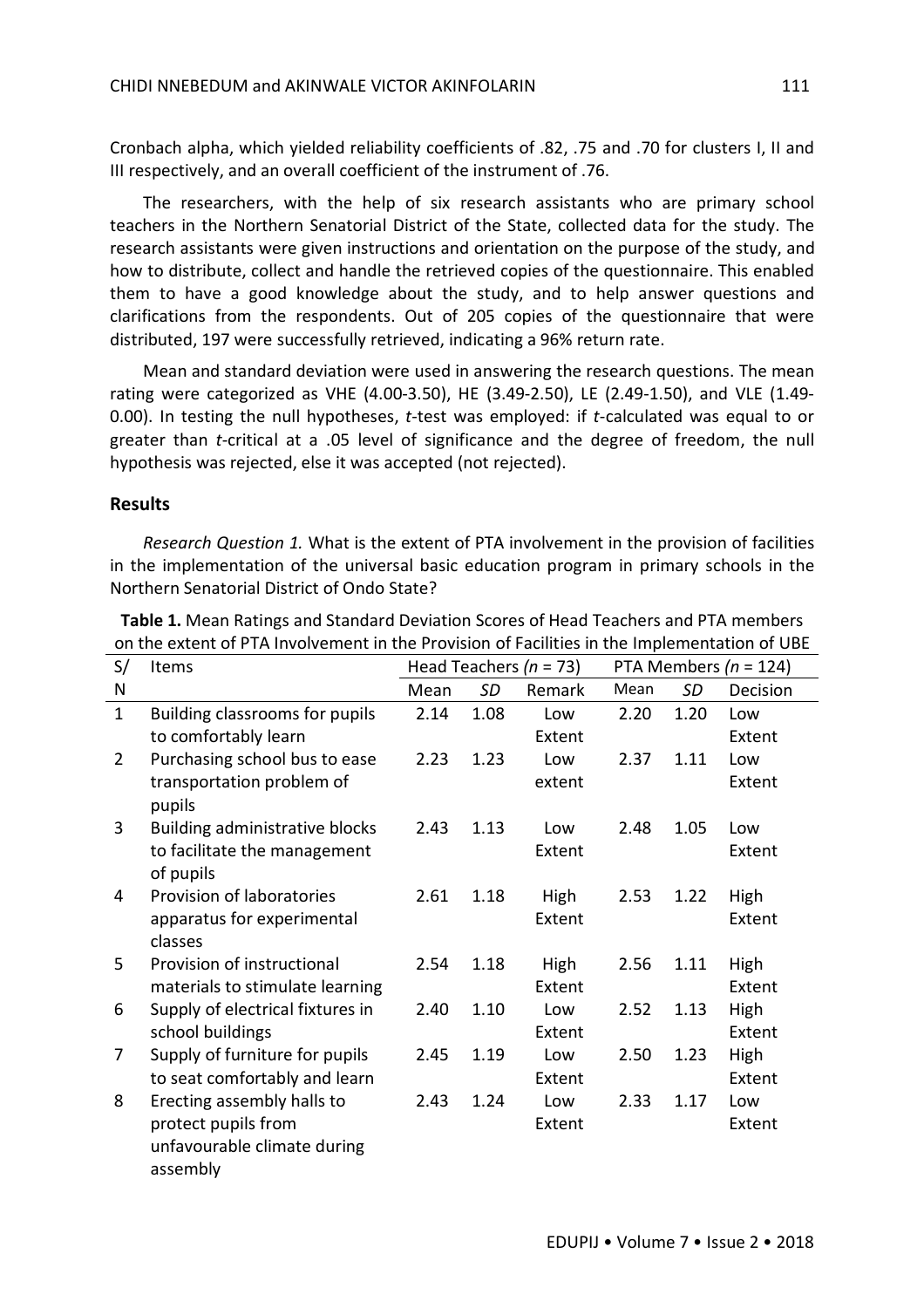|   | Items                                                                  |              |      | Head Teachers ( $n = 73$ ) | PTA Members ( $n = 124$ ) |      |               |
|---|------------------------------------------------------------------------|--------------|------|----------------------------|---------------------------|------|---------------|
| N |                                                                        | Mean         | SD   | Remark                     | Mean                      | SD   | Decision      |
| 9 | Constructing library blocks to<br>enhance study habits among<br>pupils | 1.00<br>2.20 |      | Low<br>Extent              | 2.15                      | 1.31 | Low<br>Extent |
|   | <b>Means of Means</b>                                                  | 2.38         | 1.15 | Low<br>Extent              | 2.40                      | 1.17 | Low<br>Fxtent |

The results of the data analysis presented in Table 1 reveal that both the head teachers and PTA members indicated a low extent of PTA involvement in the provision of facilities for items 1, 2, 3, 7, 8, and 9. This is indicated by their mean ratings for those items within the range of 1.50 to 2.49. However, the mean ratings of both the head teachers and PTA members revealed a high extent of PTA involvement in the provision of facilities for items 4 and 5, as shown by mean ratings between 2.50 and 3.49. The mean rating of the head teachers for item 6 is 2.40, which falls within the range 1.50 to 2.49 and thereby indicating a low extent of PTA involvement in the provision of facilities for the item. However, the PTA members' mean rating is 2.52, which falls within the range 2.50-3.49 which indicates a high extent of PTA involvement in the provision of facilities for the item.

The pooled standard deviation scores for head teachers and PTA members, which stand at 1.15 and 1.17 respectively, indicate convergence of their responses implying that their responses are homogenous. The mean of means' value of 2.38 for the head teachers and 2.40 for the PTA members falls within the range of 1.50 to 2.49; indicating that the extent of PTA involvement in the provision of facilities in the implementation of the universal basic education program in primary schools in the Northern Senatorial District of Ondo State was low.

*Research Question 2.* What is the extent of PTA involvement in the maintenance of facilities in the implementation of the universal basic education program in primary schools in the Northern Senatorial District of Ondo State?

|    | UBE.                           |      |                            |        |      |                           |          |  |  |
|----|--------------------------------|------|----------------------------|--------|------|---------------------------|----------|--|--|
| S/ | Items                          |      | Head Teachers ( $n = 73$ ) |        |      | PTA Members ( $n = 124$ ) |          |  |  |
| N  |                                | Mean | SD                         | Remark | Mean | SD                        | Decision |  |  |
| 10 | Repairing of broken chairs and | 2.58 | 1.12                       | High   | 2.65 | 1.07                      | High     |  |  |
|    | tables so that pupils can      |      |                            | Extent |      |                           | Extent   |  |  |
|    | comfortably sit down and       |      |                            |        |      |                           |          |  |  |
|    | learn                          |      |                            |        |      |                           |          |  |  |
| 11 | Replacing damaged doors and    | 2.76 | 1.04                       | High   | 2.81 | 1.13                      | High     |  |  |
|    | windows to safeguard school    |      |                            | Extent |      |                           | Extent   |  |  |
|    | facilities                     |      |                            |        |      |                           |          |  |  |
| 12 | Replacing leaking roofs to     | 2.54 | 1.20                       | High   | 2.52 | 1.10                      | High     |  |  |
|    | protect students from rain/sun |      |                            | Extent |      |                           | Extent   |  |  |
| 13 | Servicing of school machines   | 2.47 | 1.15                       | Low    | 2.50 | 1.13                      | High     |  |  |
|    |                                |      |                            | Extent |      |                           | Extent   |  |  |
| 14 | Repairing faulty electric      | 2.61 | 1.08                       | High   | 2.59 | 1.11                      | High     |  |  |

**Table 2.** Mean Ratings and Standard Deviation Scores of Head Teachers and PTA members on the extent of PTA Involvement in the Maintenance of Facilities in the Implementation of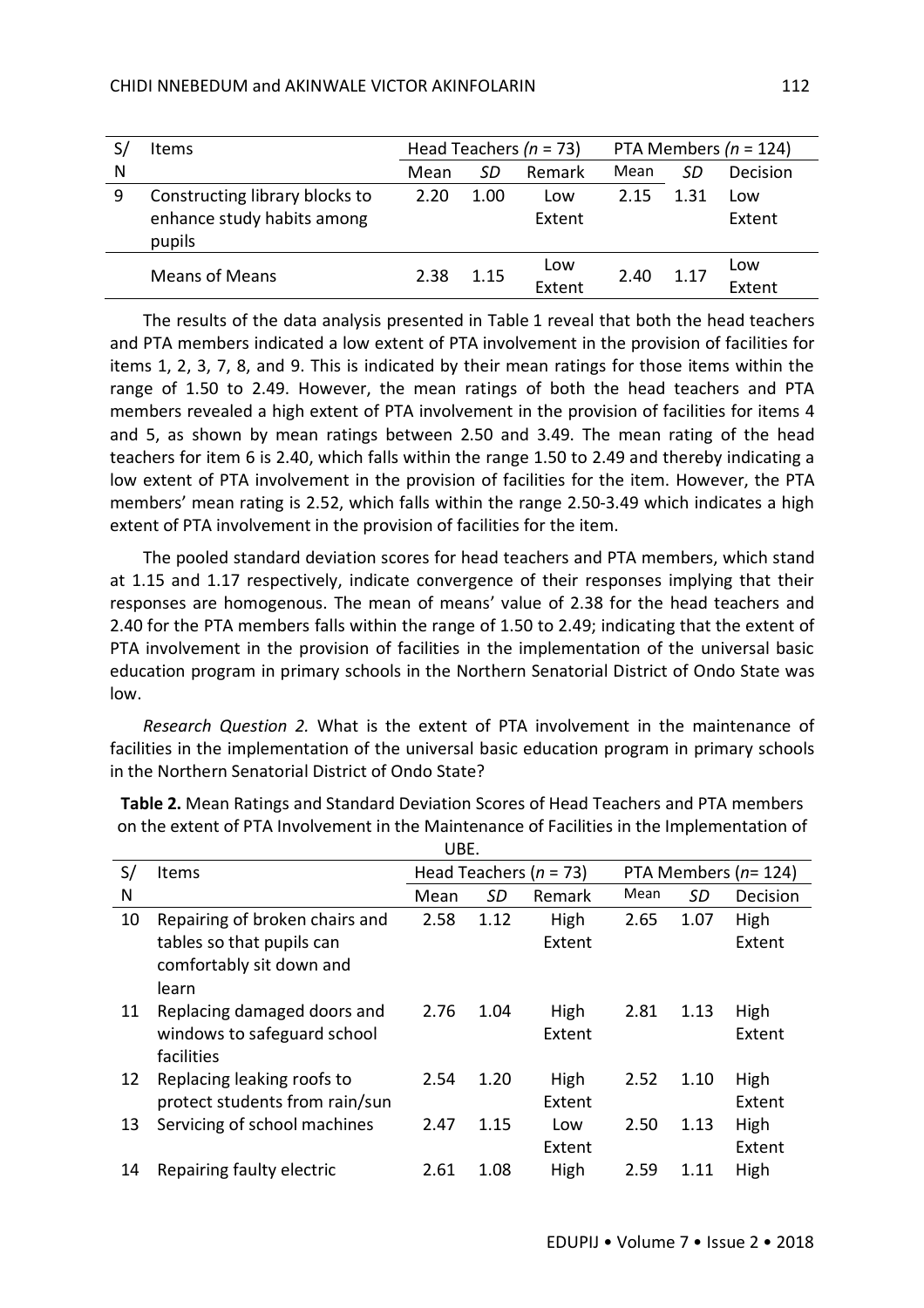|    | <b>Items</b>                                                           |      |      | Head Teachers ( $n = 73$ ) | PTA Members ( $n=124$ ) |      |          |  |
|----|------------------------------------------------------------------------|------|------|----------------------------|-------------------------|------|----------|--|
| N  |                                                                        | Mean | SD   | Remark                     | Mean                    | SD   | Decision |  |
|    | fixtures to improve lighting<br>and ventilation to promote<br>learning |      |      | Extent                     |                         |      | Extent   |  |
| 15 | Renovating classrooms to                                               | 2.43 | 1.18 | Low                        | 2.47                    | 1.03 | Low      |  |
|    | stimulate learning                                                     |      |      | Extent                     |                         |      | Extent   |  |
|    | <b>Mean of Means</b>                                                   | 2.57 | 1.13 | High                       | 2.59                    | 1.10 | High     |  |
|    |                                                                        |      |      | Extent                     |                         |      | Extent   |  |

Table 2 reveals that all the items, with the exception of items 13 and 15, have mean ratings above the cutoff mean of 2.50 in respect of both head teachers and PTA members, indicating high extent of PTA involvement in the maintenance of facilities for those items. Further analysis shows that the mean ratings of head teachers for item 13 is 2.47 which falls within the range of 1.50 to 2.49 indicating low extent of PTA involvement in the maintenance of facilities for the item, while that of PTA members for item is 2.50, which fall within the range of 2.50 to 3.49 indicating a high extent of PTA involvement in the maintenance of facilities for the item.

The pooled standard deviation scores for head teachers and PTA members, which stands at 1.13 and 1.10 respectively, indicates that the standard deviation score of each item is close to the mean; implying that their responses are homogenous. The mean of means' value of 2.57 for head teachers and 2.59 for PTA members falls within the range of 2.50 to 3.49, indicating that there was high extent of PTA involvement in the maintenance of facilities in the implementation of the universal basic education program in primary schools in the Northern Senatorial District of Ondo State.

*Research Question 3.* What is the extent of PTA involvement in the maintenance of discipline for the implementation of the universal basic education program in primary schools in the Northern Senatorial District of Ondo State?

|    |                                 | <b>UBE</b> |      |                            |                           |      |          |  |
|----|---------------------------------|------------|------|----------------------------|---------------------------|------|----------|--|
| S/ | Items                           |            |      | Head Teachers ( $n = 73$ ) | PTA Members ( $n = 124$ ) |      |          |  |
| N  |                                 | Mean       | SD   | Remark                     | Mean                      | SD   | Decision |  |
| 16 | Formulating pupils' code of     | 2.54       | 1.10 | High                       | 2.68                      | 1.07 | High     |  |
|    | conduct in school               |            |      | Extent                     |                           |      | Extent   |  |
| 17 | Rendering of counseling         | 2.64       | 1.06 | High                       | 2.79                      | 1.14 | High     |  |
|    | service to misbehaved pupils    |            |      | Extent                     |                           |      | extent   |  |
| 18 | Correcting misconduct           | 2.55       | 1.12 | High                       | 2.59                      | 1.10 | High     |  |
|    | behavior of misbehaved pupils   |            |      | Extent                     |                           |      | Extent   |  |
|    | by oral reprimand               |            |      |                            |                           |      |          |  |
| 19 | Ensuring pupils' punctuality to | 2.42       | 1.00 | Low                        | 2.61                      | 0.91 | High     |  |
|    | school                          |            |      | Extent                     |                           |      | Extent   |  |
| 20 | Denying erring pupils certain   | 2.51       | 1.21 | High                       | 2.38                      | 0.78 | Low      |  |
|    | privileges                      |            |      | Extent                     |                           |      | Extent   |  |

**Table 3.** Mean Ratings and Standard Deviation Scores of Head Teachers and PTA members on the extent of PTA Involvement in the Maintenance of Discipline in the Implementation of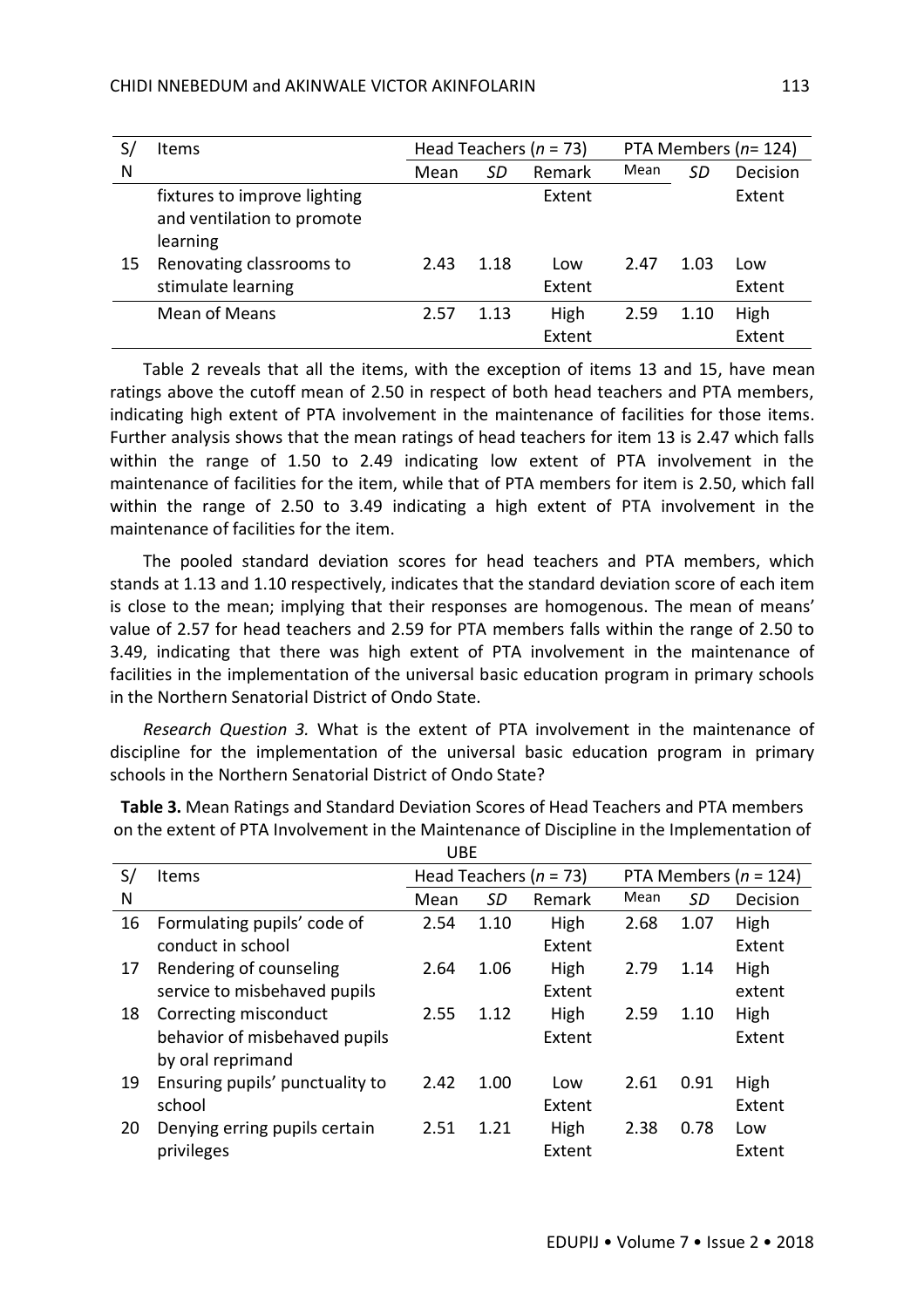|   | Items                      |              |      | Head Teachers ( $n = 73$ ) | PTA Members ( $n = 124$ ) |      |          |  |
|---|----------------------------|--------------|------|----------------------------|---------------------------|------|----------|--|
| N |                            | Mean         | SD   | Remark                     | Mean                      | SD   | Decision |  |
|   | 21 Punishing erring pupils | 2.78<br>1.28 |      | High                       | 2.69                      | 1.02 | High     |  |
|   |                            |              |      | Extent                     |                           |      | Extent   |  |
|   | Mean of Means'             | 2.59         | 1.10 | High                       | 2.62                      | 1.00 | High     |  |
|   |                            |              |      | Extent                     |                           |      | Extent   |  |

Table 3 reveals that both the head teachers and PTA members indicated high extent of PTA involvement in the maintenance of discipline for items 16, 17, 18, and 21, as shown by their mean ratings which fall within the range 2.50 to 3.49. The mean ratings of head teachers which is 2.42 indicates a low extent of PTA involvement in the maintenance of discipline for item 19; whilst that of PTA members which is 2.61 indicates a high extent of involvement in the maintenance of discipline for the item. On the other hand, the mean ratings of head teachers, which is 2.51, indicates a high extent of PTA involvement in the maintenance of discipline for item 20, while that of PTA members, which is 2.38, indicates a low extent of involvement in the maintenance of discipline for the item.

The pooled standard deviation scores for head teachers and PTA members, which stand at 1.13 and 1.00 respectively, indicate convergence of their responses and are therefore homogenous. The mean of means' value of 2.57 for head teachers and 2.62 for PTA members respectively, falls within the range 2.50-3.49, indicating a high extent of PTA involvement in the maintenance of facilities in the implementation of the universal basic education program in primary schools in the Northern Senatorial District of Ondo State.

## *Testing the Hypotheses*

Ho<sub>1</sub>: There is no significant difference in the mean ratings of head teachers and PTA members on the extent of PTA involvement in the provision of facilities in the implementation of the universal basic education program in primary schools in the Northern Senatorial District of Ondo State.

| <u>theoretical in the Frovision of Facilities in the implementation of the Onliversal Dasie</u> |     |      |      |                     |        |     |          |                        |  |  |  |  |
|-------------------------------------------------------------------------------------------------|-----|------|------|---------------------|--------|-----|----------|------------------------|--|--|--|--|
| <b>Education Program</b>                                                                        |     |      |      |                     |        |     |          |                        |  |  |  |  |
| Variables                                                                                       | n   |      | -SD  | t-cal               | t-crit | Df  | $\infty$ | Decision               |  |  |  |  |
| <b>Head Teachers</b>                                                                            |     |      |      | 2.31 1.15 0.53 1.96 |        | 195 | 0.05     | <b>Not Significant</b> |  |  |  |  |
| PTA Members                                                                                     | 124 | 2.40 | 1.17 |                     |        |     |          |                        |  |  |  |  |

**Table 4.** t-Test for Head Teachers and PTA Members Mean Ratings of the Extent of PTA Involvement in the Provision of Facilities in the Implementation of the Universal Basic

The results presented in Table 4 show that the calculated *t*-value of -0.53 is less than the *t*-critical value of 1.96 at .05 level of significance and 195 degree of freedom. This indicates no significant difference in the mean ratings of head teachers and PTA members on the extent of PTA involvement in the provision of facilities for the implementation of the universal basic education program in primary schools in the Northern Senatorial District of Ondo State. Thus, the null hypothesis is accepted (not rejected).

Ho<sub>2</sub>: There is no significant difference in the mean ratings of head teachers and PTA members on the extent of PTA involvement in the maintenance of facilities in the implementation of the universal basic education program in primary schools in the Northern Senatorial District of Ondo State.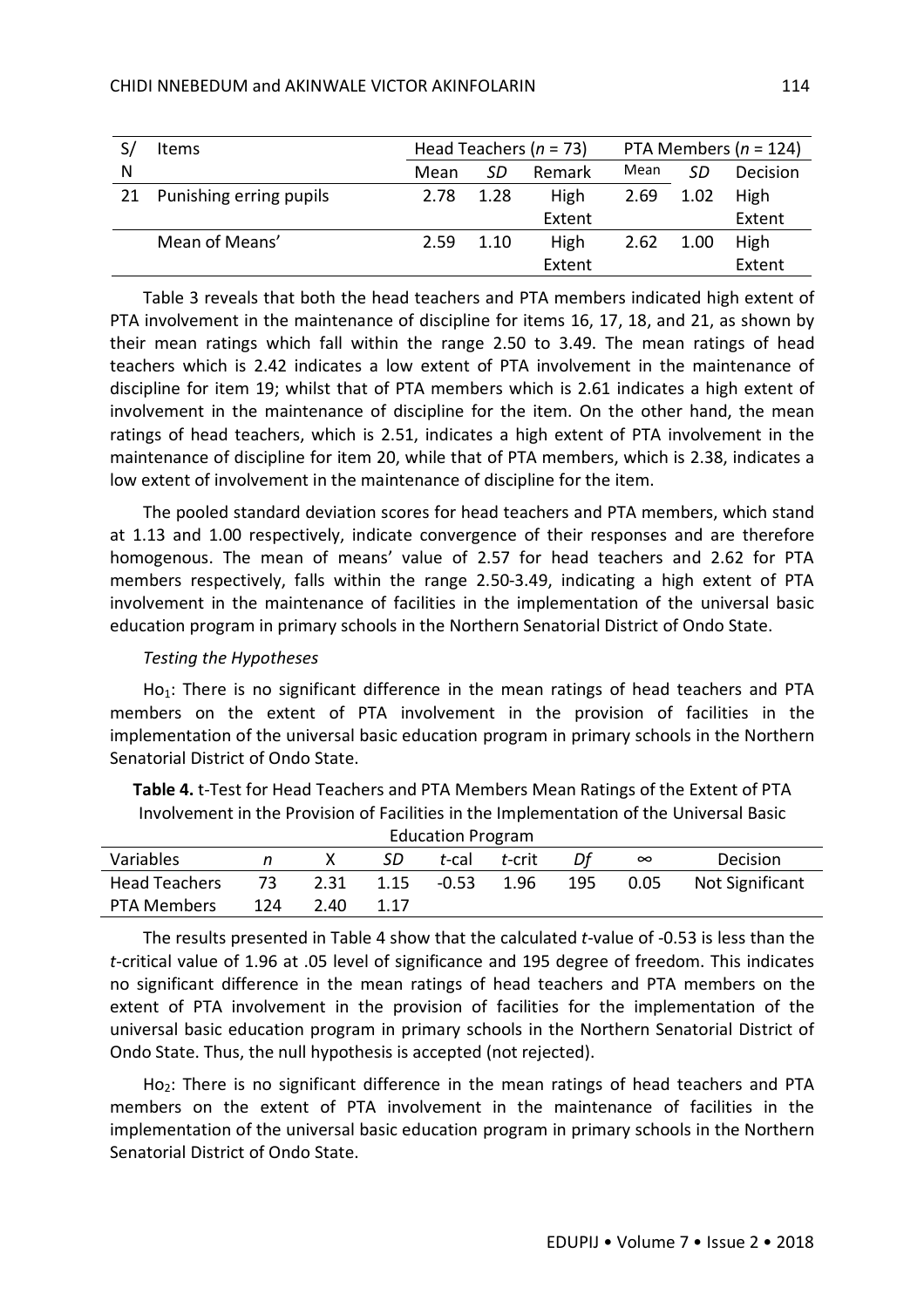| <b>Education Program</b> |     |      |      |         |        |     |          |                 |  |  |  |
|--------------------------|-----|------|------|---------|--------|-----|----------|-----------------|--|--|--|
| Variables                |     |      | SD   | t-cal   | t crit |     | $\infty$ | Decision        |  |  |  |
| <b>Head Teachers</b>     | 73. | 2.57 | 1.13 | $-0.12$ | 1.96   | 195 | 0.05     | Not Significant |  |  |  |
| PTA Members              | 124 | 2.59 | 1.10 |         |        |     |          |                 |  |  |  |

**Table 5.** t-Test for Head-Teachers and PTA Members Mean Ratings of the Extent of PTA Involvement in the Maintenance of Facilities in the Implementation of the Universal Basic

The results presented in Table 5 shows that the calculated *t*-value of -0.12 is less than the *t*-critical value of 1.96 at .05 level of significance and 195 degree of freedom. This indicates no significant difference in the mean ratings of head teachers and PTA members on the extent of PTA involvement in the maintenance of facilities in the implementation of the universal basic education program in primary schools in the Northern Senatorial District of Ondo State. Thus, the null hypothesis is accepted (not rejected).

 $Ho<sub>3</sub>$ : There is no significant difference in the mean ratings of head teachers and PTA members on the extent of PTA involvement in the maintenance of discipline in the implementation of the universal basic education program in primary schools in the Northern Senatorial District of Ondo State.

**Table 6.** t-Test for Head-Teachers and PTA Members Mean Ratings of the Extent of PTA Involvement in the Maintenance of Discipline in the Implementation of the Universal Basic

| <b>Education Program</b> |     |      |      |         |        |     |          |                        |  |  |  |
|--------------------------|-----|------|------|---------|--------|-----|----------|------------------------|--|--|--|
| Variables                |     |      | SD   | t-cal   | t-crit |     | $\infty$ | Decision               |  |  |  |
| <b>Head Teachers</b>     | 73. | 2.59 | 1.10 | $-0.19$ | 1.96   | 195 | 0.05     | <b>Not Significant</b> |  |  |  |
| PTA Member               | 124 | 2.62 | 1.00 |         |        |     |          |                        |  |  |  |

The results presented in Table 6 shows that the calculated *t*-value of -0.19 is less than the *t*-critical value of 1.96 at .05 level of significance and 195 degree of freedom. This indicates no significant difference in the mean ratings of head teachers and PTA members on the extent of PTA involvement in the maintenance of discipline in the implementation of the universal basic education program in primary schools in the Northern Senatorial District of Ondo State. Thus, the null hypothesis is accepted (not rejected).

# **Discussion and Conclusion**

The study found a low extent of PTA involvement in the provision of facilities in the implementation of the universal basic education program in primary schools in the Northern Senatorial District of Ondo State. This result is in line with the findings of Eziuzo and Enueme (2013) who reported that PTA contributed to school plant to a little extent. It is also supported by the findings of Akpan (2014) who reported that PTA involvement in school developmental projects is not substantial. The similarity in findings could be attributed to all the studies having been conducted in Nigeria, where parents' incomes are inadequate to meet the basic needs of their families. This could also be attributed to the periodic economic recession in Nigeria. This result is not surprising due to the known shortage of facilities in primary schools in Ondo State. Furthermore, analysis indicated no significant difference in the mean ratings of head teachers and PTA members on the extent of PTA involvement in the provision of facilities in the implementation of the universal basic education program in primary schools in the Northern Senatorial District of Ondo State. The test of hypotheses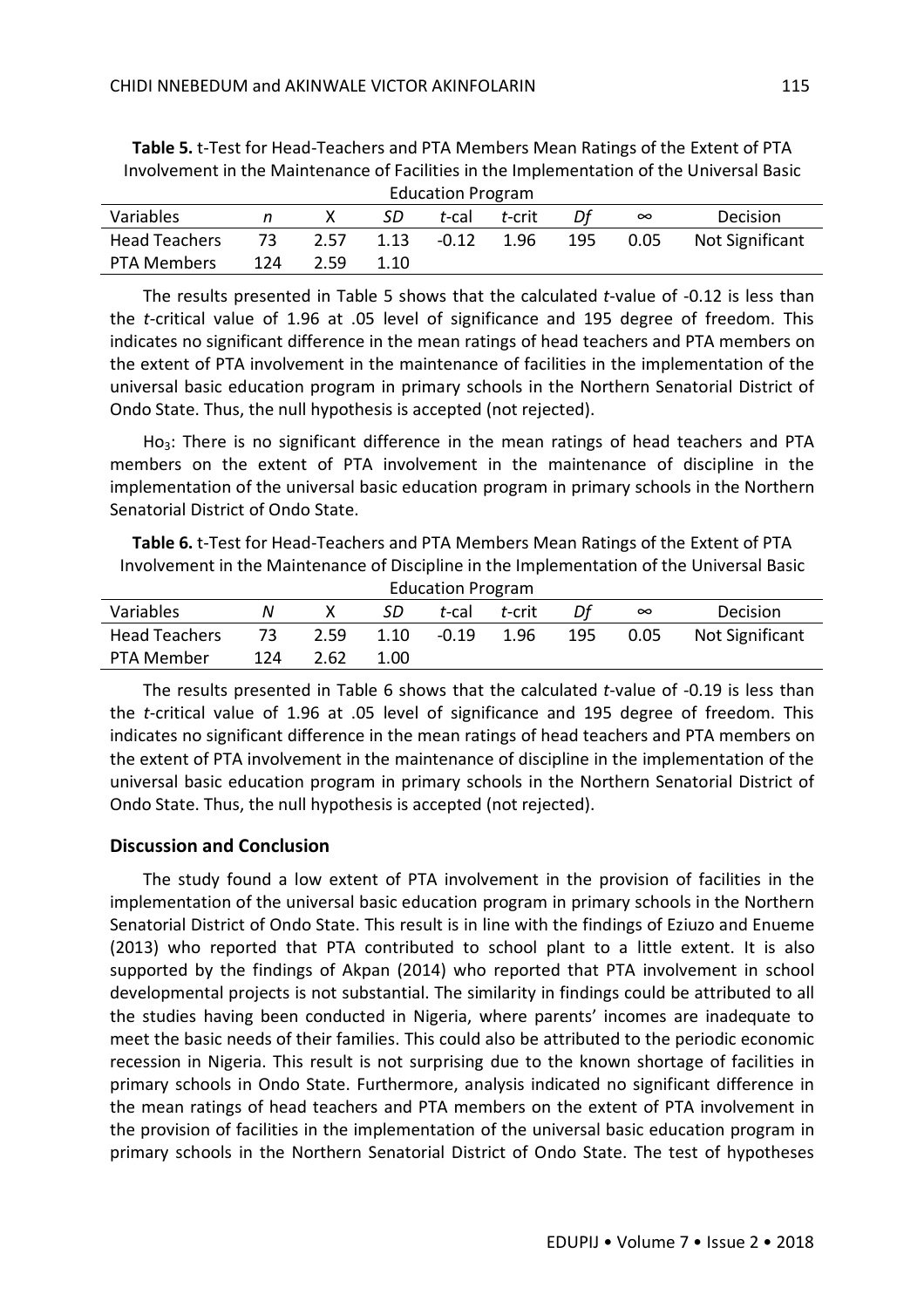was not significant probably due to the provision of facilities being capital intensive and this area is neglected by the PTA, which head teachers might be aware of.

The findings of the current study indicated a high extent of PTA involvement in the provision of facilities in the implementation of the universal basic education program in primary schools in the Northern Senatorial District of Ondo State. This corroborates the finding of Ajayi, Ekundayo, and Arogundade (2009), who reported that parents are involved in the maintenance of school facilities. The agreement in the two findings could be as a result of the two studies having been conducted in Nigeria, where the parents were members of the school plant maintenance committee. This seems to create mutual schoolparent relationships required for the effective management of school facilities. It was also found that there is no significant difference in the mean ratings of head teachers and PTA members on the extent of PTA involvement in the maintenance of facilities in the implementation of the universal basic education program in primary schools in the Northern Senatorial District of Ondo State. The test of hypotheses was not significant probably because head teachers involve some PTA in the administration of the school and they may likely show a similar opinion.

The result of the current study reveals a high extent of PTA involvement in the maintenance of facilities in the implementation of the universal basic education program in primary schools in the Northern Senatorial District of Ondo State. This is in agreement with the finding of Ajayi et al. (2009), who reported that school administrators work in collaboration with the parents to ensure that students are well disciplined. This is also in line with the findings of Akpan (2014), who revealed that PTA are highly involved in working with school authorities to maintain student discipline. This could be as a result of good rapport between school head teachers and the parents. It could also be that the head teachers created invitational school environments through regular communication regarding the students' behavior. PTAs have made great efforts in raising the moral tone of school by disciplining their wards when the need arises. It was also revealed that no significant difference exists in the mean ratings of head teachers and PTA members on the extent of PTA involvement in the maintenance of facilities in the implementation of the universal basic education program in primary schools in the Northern Senatorial District of Ondo State. The test of hypotheses was not significant probably because maintenance of discipline is one of the values in Nigerian society and this area is deemed necessary for the PTA to be involved.

Based on the findings of the study, it was concluded that PTAs are not adequately involved in the implementation of the universal basic education program in Ondo State. There was a low extent of involvement in the provision of facilities, but they have done well in the areas of maintenance of facilities and discipline for implementation of the universal basic education program. Again, there is no significant difference in the mean ratings of head teachers and PTA members on the extent of PTA involvement in the implementation of universal basic education program in primary schools in Northern Senatorial District of Ondo State.

Based on the findings of the study, it is recommended among others that:

Government should use both print and electronic media to sensitize PTA members on the need to collaborate with head teachers in the provision of facilities in order to improve the learning environment for their wards.